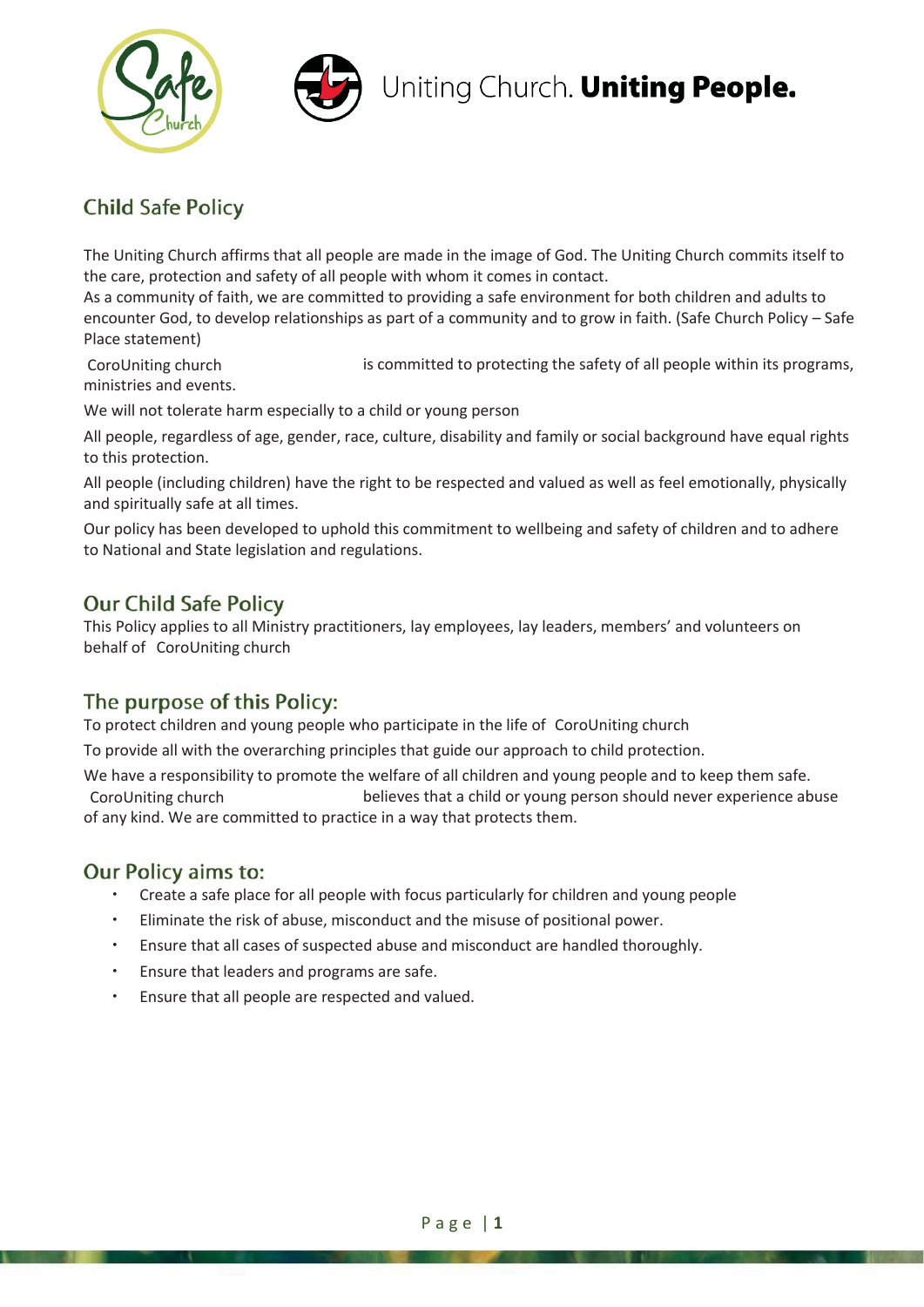

# **Statement of Commitment to child safety**

is committed to children and young people by providing an environment that is physically, emotionally and spiritually safe. CoroUniting church

is committed to ensuring the safety and wellbeing of all children and young people and will endeavour to provide a safe and supportive environment for children and young people by the following safeguarding measures: which include a national criminal history checks, interviews, referee checks and relevant Training, Induction, Supervision and Reviews. CoroUniting church

In creating a safe church culture we will actively promote our awareness of Duty of Care and our commitment to due diligence undergirded by fair process, integrity, transparency, inclusivity, teamwork and fair process.

## Legal framework

This Policy reflects legislation and guidance that seeks to protect children, namely:

National

National Framework for Protecting Australia's Children "Protecting Children is Everyone's Business" 2009 – 2020 (Commonwealth of Australia)

State Legislation

Children's Protection Act 1993 (SA)

*This Act will be repealed by Sch 1 cl 2A of Children and Young People (Safety) Act 2017 on 22.10.2018.*

Children's Protection Regulations 2010

Child Safety (Prohibited Persons) Act 2016 & Regulations 2018 awaiting assent (included at this stage as a reference)

Uniting Church policy and procedures

- Member or adherent sexual abuse and sexual misconduct complaints policy
- Policy on the prevention of vilification and harassment within the UCA
- Code of Conduct for lay leader (UCA Assembly) 2016 & Guidelines for Implementing
- Code of Conduct for volunteers and leaders (UC SA)
- National Child Safe Policy Framework (UCNCSPF)

# We recognise that:

- the welfare of the child is paramount, and is everyone's responsibility as outlined in the National Framework for Protecting Australia's Children
- all children, regardless of age, disability, gender, racial heritage, religious belief, sexual orientation or identity, have a right to equal protection from all types of harm or abuse
- some children are additionally vulnerable because of the impact of previous experiences, their level of dependency, communication needs or other issues
- x working in partnership with children, young people, their parents, carers and other organisations/agencies is essential in promoting young people's welfare.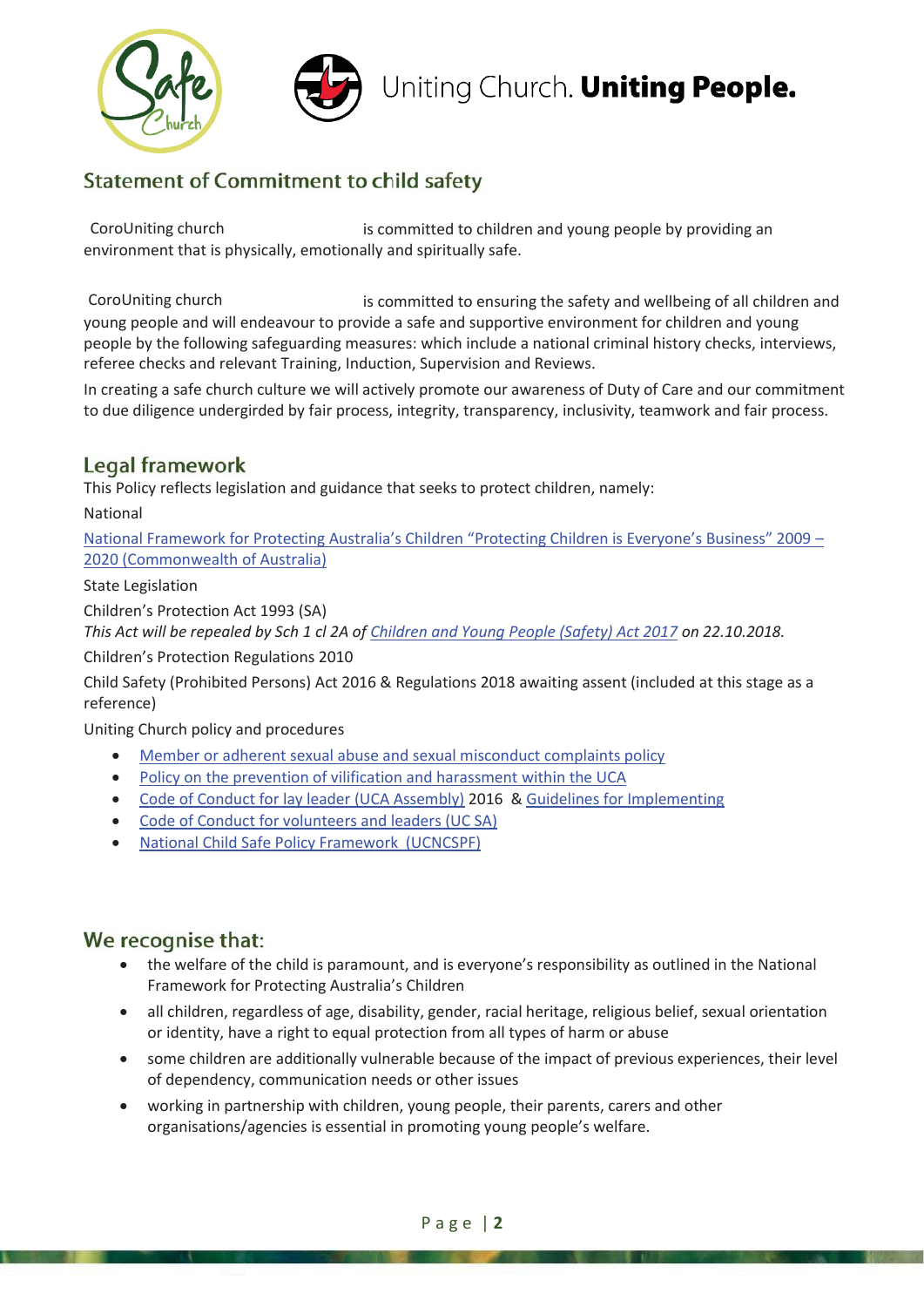



#### We commit to

- a. **Safe recruitment of leaders.** We will screen all prospective leaders in our programs, before they are appointed in accordance with the UC SA Duty of Care Leadership Policy (see definitions) *(UCNCSPF 7 Recruit well & 1 Promote strong leadership and governance and a culture of child safety)*
- b. **Adequate training of leaders.** (UCNCSPF 8 Provide child safe focused orientation and training) We will support and endorse the training requirements as outlined. We require all ministry practitioners to attend a Child Safe Environments session and maintain knowledge by participating in a refresher workshop every 3 years. We require all leaders to attend additional specific training. (See table in definitions)
- c. **Have clear Codes of Conduct.** (UCNCSPF 5) We will adopt, implement and strictly enforce codes of conduct for all adults who interact with children, including setting clear boundaries of behaviour between adults and children. We will provide guidance to children about expectations of their interactions with other children and be clear about what is unacceptable behaviour. All leaders will agree to abide and comply with the relevant Code of Conduct.
	- UC SA Code of Conduct for Volunteers and Lay Leaders
	- Code of Conduct for lay leaders (2016 Assembly)
	- Code of Ethics and Ministry Practice (July 2009 corrected 2012)
- d. **Continued discipling and mentoring of leaders**. (UCNCSPF 9 Undertake strong planning and supervision) We commit to ongoing training, supervision and support for leaders.

#### e. **Responding to allegations of risk of harm (abuse) and serious misconduct**. (UCNCSPF 11

Comprehensive investigation and reporting & UCNCSPF 10 Provide Support)

All leaders will report disclosures or suspicions of child abuse, according to the mandate of state legislation and as relevant to the Safe Church Committee. We will listen to and take seriously the concerns raised by children.

We will ensure that procedures are clear and appropriate in responding to allegations of abuse.

Where an allegation of misconduct is made against a person connected to the Uniting Church, we will prioritise support to the child. We will offer support to the implicated person but our paramount consideration is for the child.

NB: Report any concerns of reasonable suspicion of a child being at risk of or in danger of child abuse or neglect. Report ASAP to **Child Abuse Report Line 13 14 17**

f. **Responding to other disclosures of abuse.** (UCNCSPF 11

Comprehensive investigation and reporting )

We will understand the processes of responding to disclosures of abuse and harm including self-harm and suicide ideation.

We will ensure that appropriate training takes place to recognise and respond to indicators of abuse and neglect and receive support for all involved in the disclosure (including the leaders/volunteers). We understand that responding to abuse is not limited to children, but also includes adults within our programs who may be vulnerable at any given time where abuse could be present and that everyone understands the most appropriate steps to take in supporting our vulnerable people within our community.

g. **Provide an open safe environment.** (UCNCSPF 3 Provide an open environment & 2 Enable children and families to participate in decision making)

We will encourage the voice of the child in our discerning and decision making.

We will afford participants a say in the programs and the activities in which they participate by fostering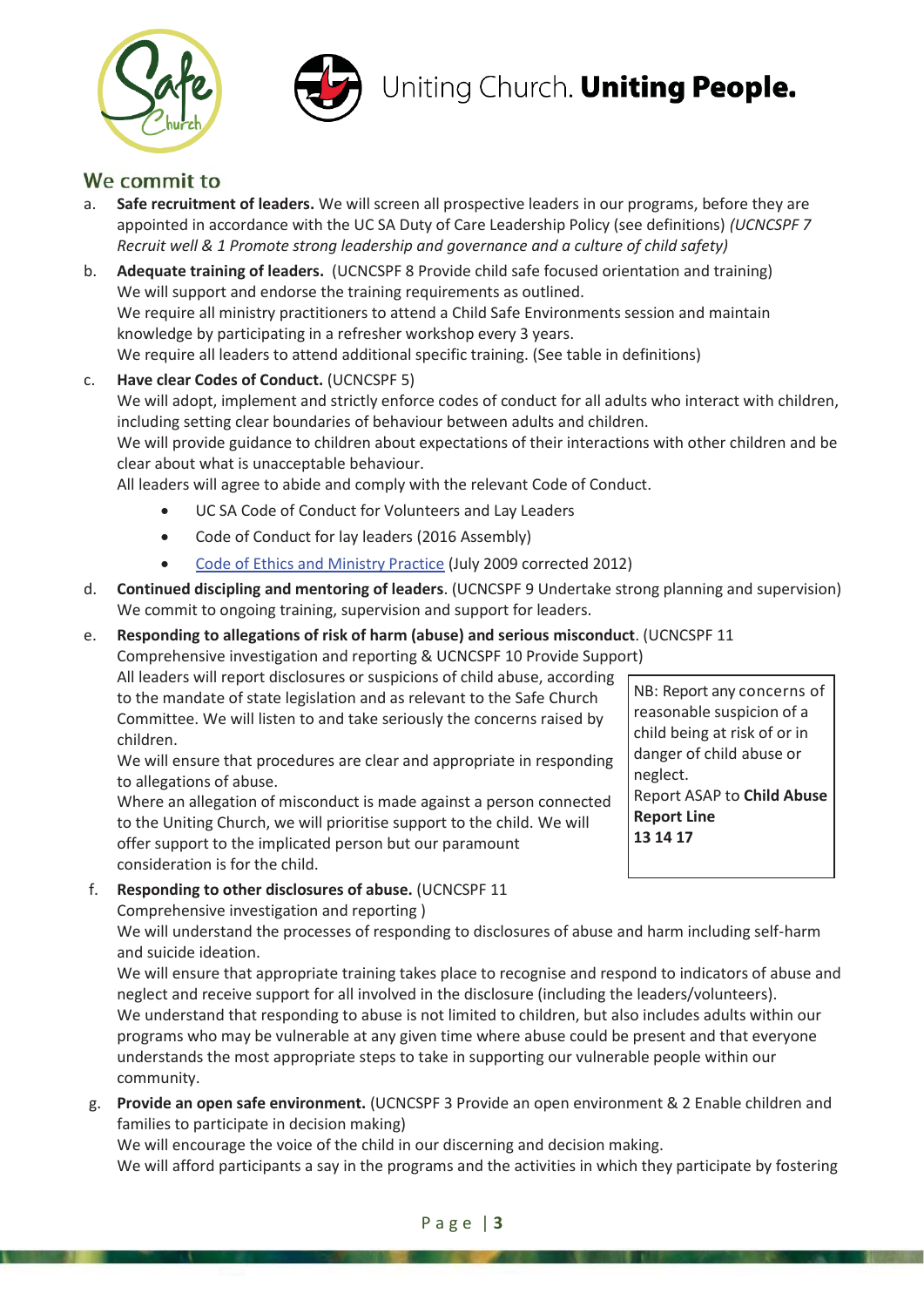

and valuing their ideas and encouraging participation. We will be accountable and transparent. We will create a child-friendly environment, allowing people to raise their concerns in an appropriate manner. We will obtain appropriate information relating to the program participants, including children's health and family situation, to ensure that we are able to care for their physical and emotional needs.

h. Understand and value diversity. (UCNCSPF 4 Respect diversity and promote equity) We will be mindful in our approach for all programs to be inclusive for all people. This includes adapting programs for anyone with a disability to receive access to various programs, as well as provide adequate training for leaders.

We will be sensitive to those from 'Culturally and Linguistic Diverse' (CALD) backgrounds and those within the Aboriginal and Torres Strait Islander communities with our programs, information, support and services, as well as upholding respect to all cultures and encourage the participation of all people and recognise their unique contribution to our community.

We are committed to reviewing our Policy and good practice annually.

This Policy was last reviewed on: 4ugust 2018

Signed: Rex Greenood

This should be signed by the Chair of Church Council of CoroUniting church